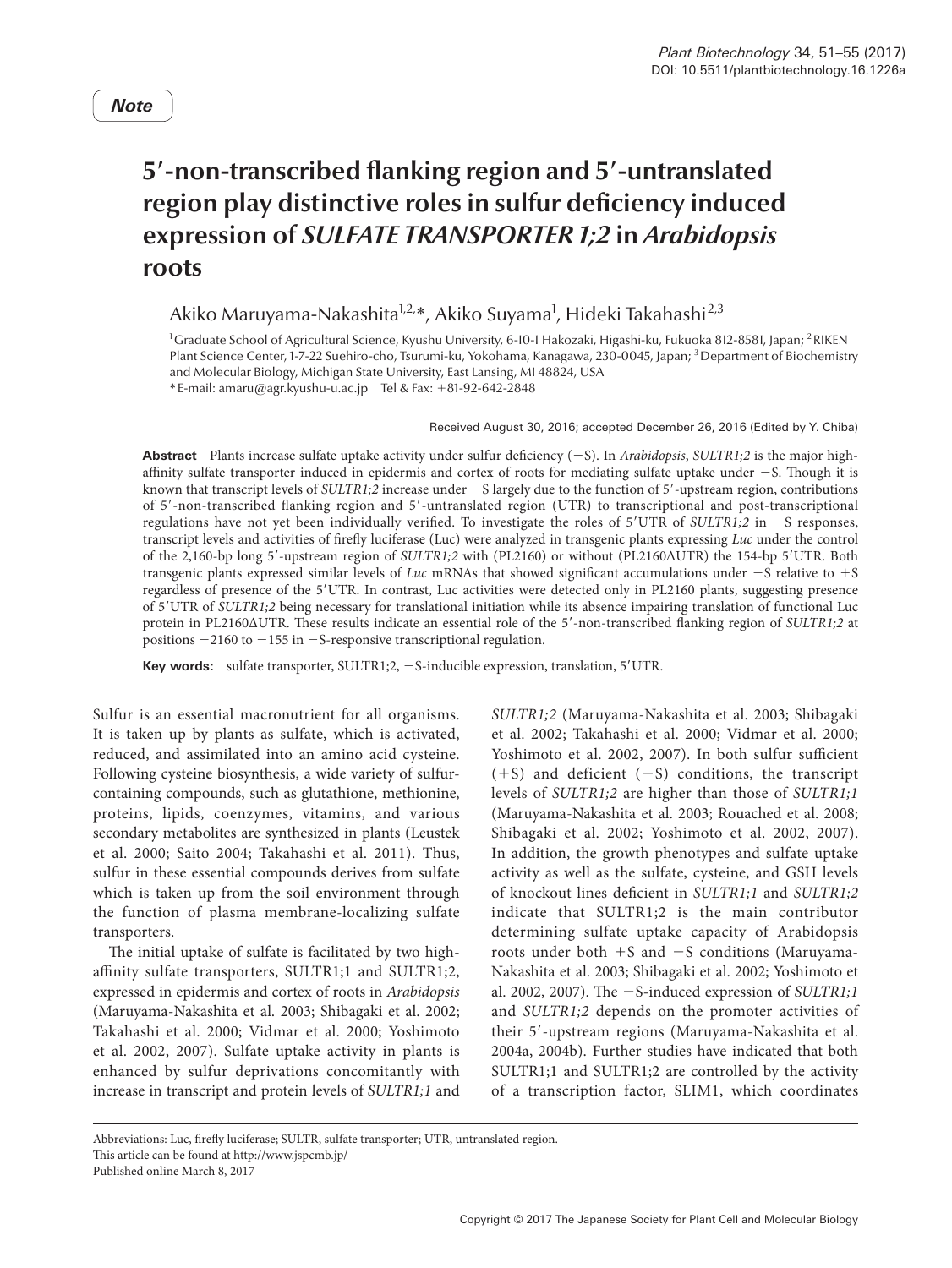the expression of a wide range of −S-responsive genes in *Arabidopsis* (Maruyama-Nakashita et al. 2006). However, the *cis*-acting elements in 5′-upstream regions responding to sulfate availabilities appear to be different between *SULTR1;1* and *SULTR1;2*. A putative auxin response factor binding sequence, SURE11, is present in the *SULTR1;1* promoter region to control its sulfur response, while the identical sequences have not been identified in the *SULTR1;2* promoter region (Maruyama-Nakashita et al. 2005). These previous findings implicate the importance of transcriptional regulation of *SULTR1;1* and *SULTR1;2*, although the regulatory pathways may involve slightly different mechanisms. In addition to regulation at mRNA levels, yet unknown post-transcriptional mechanisms can be essential for the maintenance of SULTR1;1 and SULTR1;2 protein abundance under  $-S$  (Yoshimoto et al. 2007). Thus, multiple mechanisms are involved in regulation of sulfate uptake systems in roots in order to obtain adequate amount of sulfate under −S conditions.

We previously reported that transgenic plants expressing GFP under the control of a 2160-bp 5′-upstream region of *SULTR1;2* accumulated GFP concomitantly with an increase in endogenous *SULTR1;2* mRNA under −S (Maruyama-Nakashita et al. 2004b). The 2160-bp 5′-upstream region used in our previous study, however, includes the 5′UTR of *SULTR1;2* flanking 154-bp upstream of the translational start codon according to the sequences deposited in the TAIR database (http://www.arabidopsis.org; Shibagaki et al. 2002; Yoshimoto et al. 2002). Several studies provide evidence that presence of 5′UTR can substantially contribute to regulation of mRNA stability and translational efficiency in plants (Bailey-Serres and Dawe 1996; Gutierrez et al. 1999; Hulzink et al. 2002; Kawaguchi and Bailey-Serres 2002; Mardanova et al. 2008). In addition, the existence of two splicing variants in *SULTR1;2* cDNA, which comprised of 60 bp 5′UTR containing one splicing site between −107 and −12 bp (At1g78000.1) and with 55 bp 5′UTR (At1g78000.2) without splicing site (http://www.arabidopsis.org; Figure 1), seems to be suggestive for the regulatory role of 5′UTR. To verify the function of 5′UTR in transcriptional and post-transcriptional regulations of *SULTR1;2* in response to sulfate availabilities, we analyzed the transcript levels and the activities of firefly luciferase (Luc) reporter in transgenic plants expressing the *Luc* gene under the control of the 5′upstream region of *SULTR1;2* with or without the 5′UTR.

The chimeric gene constructs named PL2160 and PL2160ΔUTR were designed to contain the 2,160 bp 5′-upstream region of *SULTR1;2* or the same region with a deletion of the 154-bp 5′UTR respectively fused to the coding sequence cassette of Luc and nopaline synthase terminator (Figures 1, 2A). For these constructs,

### SULTR1:2

-200 taaactttcg ttataaataa gettcatcaa tgttgeteca aaatteacac

- -150 ttaaaagtca tetttcaacc caattatete tateetttet eetggttega
- -100 taccattact ccatccacac aatttatata atctcaaaaa cttgcaaagt
- -50 aaagtactaa tctaagtagt ctcctgttct gtttgcagag ttacatagct 0 ATGtcgtcaa gagctcaccc tgtggacgga agtccggcga cggacggtgg SULTR1;2 CDS  $\rightarrow$

#### PL2160

- -200 ttcgttataa ataagcttca tcaatgttgc tccaaaattc acacttaaaa
- -150 gtcatctttc aacccaatta tctctatcct ttctcctggt tcgataccat
- -50 ctaatctaag tagtctcctg ttctgtttgc agagttacat agctggatcc
- 0 ATGgaagacg ccaaaaacat aaagaaaggc ccggcgccat tctaccgctg Luc CDS  $\rightarrow$

#### PL2160 AUTR

-50 aaactttcgt tataaataag cttcatcaat **gttgctccaa aattggatcc** 0 ATGgaagacg ccaaaaacat aaagaaaggc ccggcgccat tctaccgctg Luc CDS  $\rightarrow$ 

Figure 1. Sequences around the translational start codons of *SULTR1;2* and *Luc* in the fusion gene constructs. The translational start codon (bold and capital), putative TATA box (bold), 5′UTR sequence of *SULTR1;2* (At1g78000.1, solid underlined; At1g78000.2, dotted underlined), *Bam*HI site used for the vector construction (italicized), and the experimentally determined 5′UTR sequence of *Luc* in PL2160ΔUTR plants (double underlined), were shown in the sequences. Numbers on the left of the sequences show the distance in nucleotides from the translational start codons.

the 5′-regions of *SULTR1;2*, starting from the positions −2160 and terminating before the translational start codon or the 5′-end of the 5′UTR of *SULTR1;2*, were amplified from genomic DNA of *Arabidopsis thaliana* (Col-0 accession) by polymerase chain reaction (PCR) using KOD-Plus DNA polymerase (TOYOBO, Osaka, Japan) and primer combinations comprised of the forward primer 1;2ProFSal: 5′-GTC GAC TTG ATT TGG AGC CAG TGG CAT TGT CGT-3′ paired with either 1;2ProRBam: 5′-GGA TCC AGC TAT GTA ACT CTG CAA ACA GAA CAG GAG A-3,′ or 1;2ProRBam(−UTR): 5′-GGA TCC AAT TTT GGA GCAACATTG ATG AAG CT-3′ as the reverse primer. Following cloning of PCR fragments into pCR-BluntII-TOPO (Invitrogen, Carlsbad, CA, USA) and sequencing, the *Sal*I-*Bam*HI fragments of *SULTR1;2* promoter region were cloned between the *Sal*I-*Bam*HI sites of pBI101-Luc (Maruyama-Nakashita et al. 2005; Figures 1, 2A). The resultant binary plasmids were transferred to *Agrobacterium tumefaciens* GV3101 (pMP90) (Koncz and Schell 1986), and used for the transformation of *Arabidopsis* plants (Clough and Bent 1998). The transgenic plants were selected on GM media (Valvekens et al. 1988) containing 50mg l−1 kanamycin sulfate.

The  $T_2$  progenies of PL2160 and PL2160 $\triangle$ UTR transgenic lines were grown for 10 days on the agar medium (Hirai et al. 1995) supplied with  $1500 \mu M$  (+S) or 50*µ*M (−S) sulfate. Agar plates were set vertically in a growth chamber controlled at 22°C and 16h/8h light and dark cycles, and the root tissues from the 10-day-old seedlings were used for the analysis. The transcript levels of *Luc* were determined by real-time PCR using SYBR Green Perfect Real Time kit (Takara) and Thermal Cycler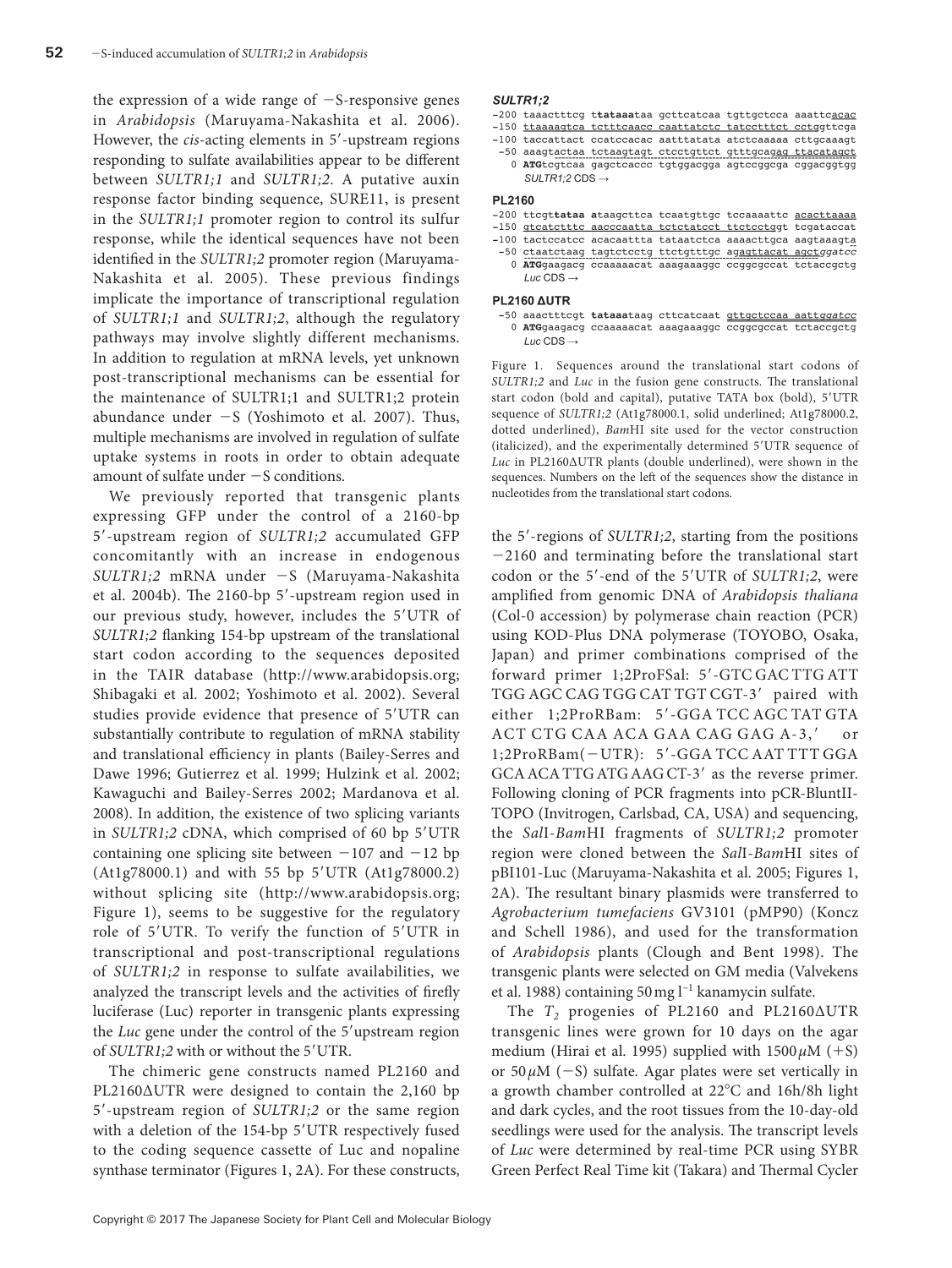

Figure 2. The 5′-upstream flanking sequence of *SULTR1;2* affects mRNA and protein expression in response to sulfate availabilities. (A) Schematic presentation of the constructs used in this study. The diagram shown on the top indicates the structure of 5′-upstream sequence of *SULTR1;2*. The lower two diagrams show the fusion gene constructs, PL2160 and PL2160ΔUTR, used for plant transformation. (B) Effect of deletion of 5′UTR on transcript levels of *Luc*. Average values of mRNA levels and their ratios between −S and +S (−S/+S ratio) are presented. (C) Effect of deletion of 5′UTR on Luc activities. Average values of Luc activities and the ratios between −S and +S (−S/+S ratio) are presented. The Luc activities are shown as relative luminescence units per mg protein. The Luc activities and protein concentration were determined as described previously (Bradford 1976; Maruyama-Nakashita et al. 2005, 2015). nd, not detected. In (B) and (C),  $T_2$  progenies of five independent PL2160 and PL2160ΔUTR transgenic lines were grown for 10 days on agar medium containing 1500  $\mu$ M (+S, white bar) or 50  $\mu$ M of sulfate (-S, black bar) as described previously (Maruyama-Nakashita et al. 2005, 2015). Root tissues from 20 plantlets were pooled as one sample and used for determining the *Luc* mRNA levels by real-time PCR or for assaying the Luc activities. Error bars denote the standard error of the mean (SEM, *n*=5). Asterisks indicate significant differences (Student's *t*-test; \**p*<0.01) between +S and −S conditions in each plant line.

Dice Real Time System (Takara) using the gene-specific primers for *Luc*, Luc-552F: 5′-GTCCTTCGATAGGGA CAA GAC A-3' and Luc-674R: 5'-GGA TCT CTG GCA TGC GAG AATCT-3,′ and for *UBQ2*, UBQ2-144F: 5′- CCAAGATCCAGGACAAAGAAGGA-3′ and UBQ2- 372R: 5′-TGG AGACGA GCATAACACTTG C-3′, as reported previously (Maruyama-Nakashita et al. 2004a, 2004b). The results indicated that both PL2160 and PL2160ΔUTR plants express similar levels of *Luc* mRNA

showing significantly increased accumulations under −S relative to  $+$ S conditions (Figure 2B). The  $-S/+S$  ratios of *Luc* mRNAs ranged from 2.10 to 11.34 in PL2160, and from 2.11 to 3.77 in PL2160ΔUTR, respectively, which were similar and equally significant between PL2160 and PL2160ΔUTR (Figure 2B). Luc activities were also determined using the roots of these transgenic lines grown under  $+$ S and  $-$ S conditions according to the methods described previously (Maruyama-Nakashita et al. 2005, 2015; Figure 2C). In contrast to the mRNA levels, the Luc activities were detected only in PL2160 but not in PL2160ΔUTR plants. The Luc activities were consistently higher under −S relative to +S in five independent PL2160 lines with a range of  $-S/+S$ ratios being 2.14 to 6.09. These trends of increase in Luc activities under −S well reflected the *Luc* mRNA accumulations in PL2160 transgenic lines (Figure 2B, C).

The differences shown between PL2160 and PL2160ΔUTR plants indicated that 5′UTR of *SULTR1;2* was not necessary for the control of transcription. The *Luc* mRNA levels were consistently elevated under −S to a similar extent in PL2160 and PL2160ΔUTR, suggesting that the −S-induced expression of *SULTR1;2* is controlled through the function of the −2160 to −155 region of the 5′-upstream sequence that may serve as an enhancer for transcriptional activation under −S (Figure 2B). The −S/+S ratios were similar between *Luc* mRNA levels and Luc activities in PL2160 plants (Figure 2B, C), implicating that 5′UTR of *SULTR1;2* was not involved in the control of mRNA stability.

It was intriguing to find the absence of Luc activities in PL2160ΔUTR (Figure 2C), because the sequences starting from the position  $-7$  bp of the first ATG to the end of the *Luc* coding sequence as well as the sequence context around that translational start codon, which has been reported to be important for translation of mRNAs (Luetcke et al. 1987; Lukaszewicz et al. 2000; Rangan et al. 2008), were identical between the two constructs (Figure 1). As there was the possibility that the first AUG appeared at −22 bp of the first ATG of *Luc* in PL2160ΔUTR (Figure 1), which has different frame from Luc, could recruit ribosome and inhibit the translation of Luc by the translational overlap (Jackson et al. 2010; von Arnim et al. 2014), 5′UTR sequence of *Luc* in PL2160ΔUTR plants were determined by 5′RACE as described previously (Maruyama-Nakashita et al. 2015). In brief, following the RNA preparation from roots of PL2160 $\triangle$ UTR plants grown on the +S and −S media, reverse transcription and RT-PCR was carried out using SMART RACE cDNA Amplification Kit (Clontech-Takara Bio) and the primers, Universal Primer A mix (Short) and Luc-5′RACE-1 (5′-ACGAAC ACCACG GTA GGC TGC GA-3′), then the amplified fragments were sequenced. The determined 5′UTR did not contain the first AUG appeared at −22 bp of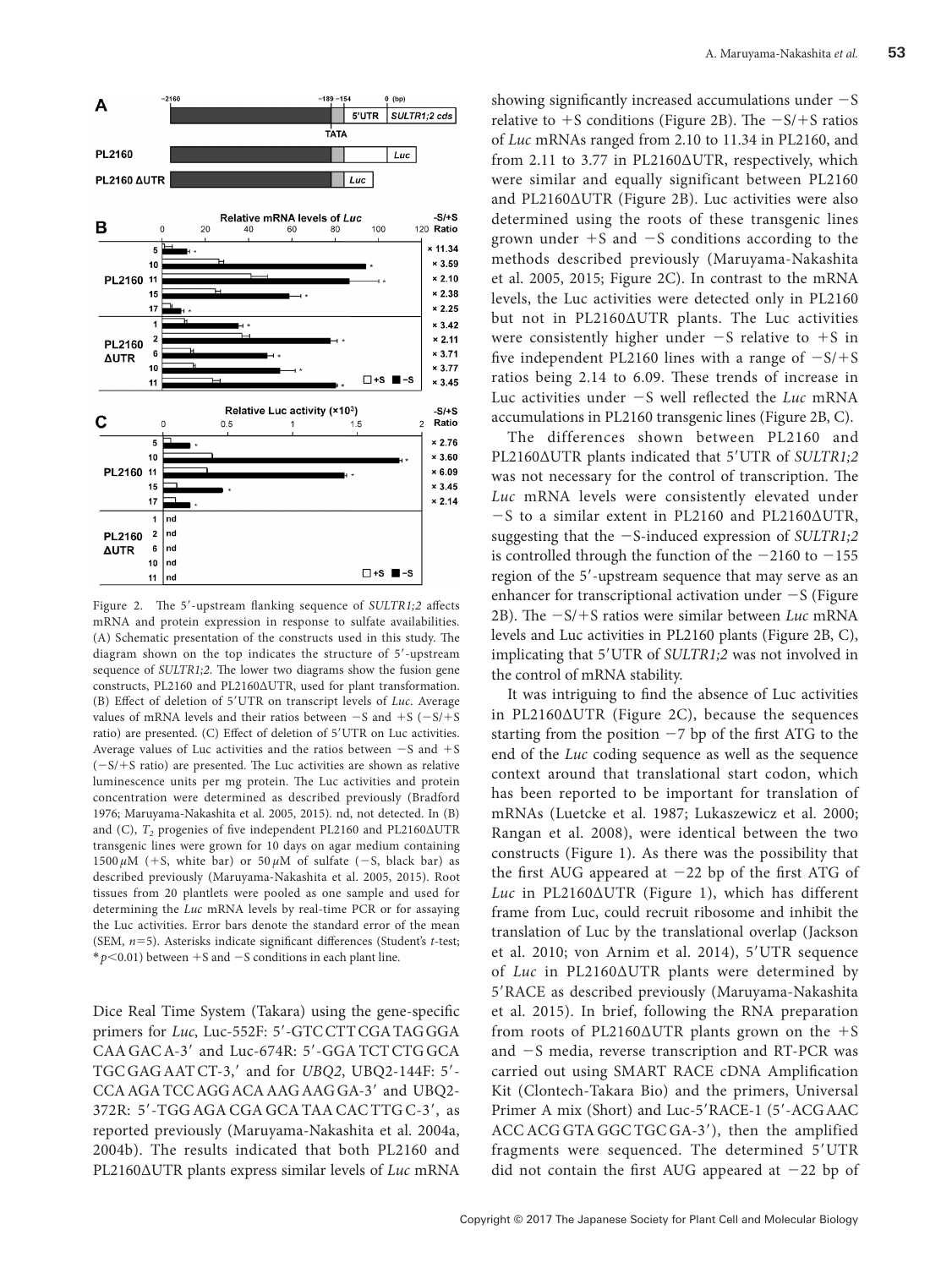*Luc* coding sequence, excluding the possibility that the translation of Luc is inhibited by the translational overlap with upstream open reading frame (Jackson et al. 2010; von Arnim et al. 2014). The 5′UTR of *SULTR1;2* can be necessary for the recruitment of translational initiation factors to couple the  $5'$ -cap structure with the  $3'$ -poly(A) tail, which may help the pre-initiation complex to start translation (Kawaguchi and Bailey-Serres 2002; Sonenberg and Hinnebusch 2009; Wilkie et al. 2003). Given the assumption that transcription of *Luc* occurs in the same manner and efficiency determining *Luc* mRNA levels in PL2160 and PL2160ΔUTR, it is unlikely that *SULTR1;2* 5′UTR controls *Luc* mRNA stability. With regard to the absence of Luc activities in PL2160ΔUTR, we cannot exclude a possibility that the first ATG in the *Luc* coding sequence could have been read through and another ATG used for the translation of non-functional Luc proteins.

In summary, we demonstrated that the −S-responsive accumulation of *Luc* mRNA is controlled by the 5′-upstream non-transcribed region of *SULTR1;2* independent of the function of 5′UTR. Since the sulfurresponsive element found in *SULTR1;1* promoter region is not present in the 5′-upstream region of *SULTR1;2*, novel elements responsible for −S-responsive transcriptional regulation of *SULTR1;2* probably exist in the −2160 to −155 region. Precise determination of these elements would reveal the transcriptional molecular machinery involved in regulation of −S-induced expression of sulfate uptake systems that are required for plant survival under sulfur deprived conditions.

## **Acknowledgements**

We thank Yukiko Okuo, Atsumi Onoda, Kazue Nakabayashi, Chieko Komori and Chie Uchiyama for growing plants. This work was supported by JSPS KAKENHI Grant Number 24380040 (for AMN) and in part by the National Science Foundation (MCB-1244300) and AgBioResearch (MICL02313) (for HT).

## **References**

- [Bailey-Serres J, Dawe RK \(1996\) Both 5](http://dx.doi.org/10.1104/pp.112.2.685)′ and 3′ sequences of maize *adh1* [mRNA are required for enhanced translation under low](http://dx.doi.org/10.1104/pp.112.2.685)[oxygen conditions.](http://dx.doi.org/10.1104/pp.112.2.685) *Plant Physiol* 112: 685–695
- [Bradford M \(1976\) A rapid and sensitive method for the](http://dx.doi.org/10.1016/0003-2697(76)90527-3)  [quantitation of microgram quantities of protein utilizing the](http://dx.doi.org/10.1016/0003-2697(76)90527-3)  [principle of protein-dye binding.](http://dx.doi.org/10.1016/0003-2697(76)90527-3) *Anal Biochem* 72: 248–254
- [Clough SJ, Bent AF \(1998\) Floral dip: A simplified method for](http://dx.doi.org/10.1046/j.1365-313x.1998.00343.x)  *Agrobacterium*[-mediated transformation of](http://dx.doi.org/10.1046/j.1365-313x.1998.00343.x) *Arabidopsis thaliana. Plant J* [16: 735–743](http://dx.doi.org/10.1046/j.1365-313x.1998.00343.x)
- [Gutiérrez RA, MacIntosh GC, Green PJ \(1999\) Current](http://dx.doi.org/10.1016/S1360-1385(99)01484-3)  [perspectives on mRNA stability in plants: Multiple levels and](http://dx.doi.org/10.1016/S1360-1385(99)01484-3)  [mechanisms of control.](http://dx.doi.org/10.1016/S1360-1385(99)01484-3) *Trends Plant Sci* 4: 429–438
- Hirai MY, Fujiwara T, Chino M, Naito S (1995) Effects of sulfate concentrations on the expression of a soybean seed storage protein gene and its reversibility in transgenic *Arabidopsis*

*thaliana. Plant Cell Physiol* 36: 1331–1339

- [Hulzink RJ, de Groot PF, Croes AF, Quaedvlieg W, Twell D,](http://dx.doi.org/10.1104/pp.001701) [Wullems GJ, Van Herpen M \(2002\) The 5](http://dx.doi.org/10.1104/pp.001701)′-untranslated region of the *ntp303* [gene strongly enhances translation during pollen](http://dx.doi.org/10.1104/pp.001701) [tube growth, but not during pollen maturation.](http://dx.doi.org/10.1104/pp.001701) *Plant Physiol* [129: 342–353](http://dx.doi.org/10.1104/pp.001701)
- [Jackson RJ, Hellen CUT, Pestova TV \(2010\) The mechanism of](http://dx.doi.org/10.1038/nrm2838) [eukaryotic translation initiation and principles of its regulation.](http://dx.doi.org/10.1038/nrm2838)  *[Nat Rev Mol Cell Biol](http://dx.doi.org/10.1038/nrm2838)* 11: 113–127
- [Kawaguchi R, Bailey-Serres J \(2002\) Regulation of translational](http://dx.doi.org/10.1016/S1369-5266(02)00290-X) initiation in plants. *[Curr Opin Plant Biol](http://dx.doi.org/10.1016/S1369-5266(02)00290-X)* 5: 460–465
- Koncz C, Schell J (1986) The promoter of  $T_1$ -DNA gene 5 controls [the tissue-specific expression of chimaeric genes carried by a](http://dx.doi.org/10.1007/BF00331014) novel types of *Agrobacterium* binary vector. *[Mol Gen Genet](http://dx.doi.org/10.1007/BF00331014)* 204: [383–396](http://dx.doi.org/10.1007/BF00331014)
- [Leustek T, Martin MN, Bick JA, Davies JP \(2000\) Pathways and](http://dx.doi.org/10.1146/annurev.arplant.51.1.141) [regulation of sulfur metabolism revealed through molecular](http://dx.doi.org/10.1146/annurev.arplant.51.1.141) and genetic studies. *[Annu Rev Plant Physiol Plant Mol Biol](http://dx.doi.org/10.1146/annurev.arplant.51.1.141)* 51: [141–165](http://dx.doi.org/10.1146/annurev.arplant.51.1.141)
- Lütcke HA, Chow KC, Mickel FS, Moss KA, Kern HF, Scheele GA (1987) Selection of AUG initiation codons differs in plants and animals. *EMBO J* 6: 43–48
- [Lukaszewicz M, Feuermann M 1, Jerouville B, Stas A, Boutry](http://dx.doi.org/10.1016/S0168-9452(00)00195-3) [M \(2000\) In vivo evaluation of the context sequence of the](http://dx.doi.org/10.1016/S0168-9452(00)00195-3) [translation initiation codon in plants.](http://dx.doi.org/10.1016/S0168-9452(00)00195-3) *Plant Sci* 154: 89–98
- [Mardanova ES, Zamchuk LA, Skulachev MV, Ravin NV \(2008\) The](http://dx.doi.org/10.1016/j.gene.2008.04.008) 5′ [untranslated region of the maize alcohol dehydrogenase gene](http://dx.doi.org/10.1016/j.gene.2008.04.008) [contains an internal ribosome entry site.](http://dx.doi.org/10.1016/j.gene.2008.04.008) *Gene* 420: 11–16
- [Maruyama-Nakashita A, Inoue E, Watanabe-Takahashi A, Yamaya](http://dx.doi.org/10.1104/pp.102.019802) [T, Takahashi H \(2003\) Transcriptome profiling of sulfur](http://dx.doi.org/10.1104/pp.102.019802)[responsive genes in Arabidopsis reveals global effect on sulfur](http://dx.doi.org/10.1104/pp.102.019802) [nutrition on multiple metabolic pathways.](http://dx.doi.org/10.1104/pp.102.019802) *Plant Physiol* 132: [597–605](http://dx.doi.org/10.1104/pp.102.019802)
- [Maruyama-Nakashita A, Nakamura Y, Tohge T, Saito K, Takahashi](http://dx.doi.org/10.1105/tpc.106.046458) [H \(2006\) Arabidopsis SLIM1 is a central transcriptional](http://dx.doi.org/10.1105/tpc.106.046458) [regulator of plant sulfur response and metabolism.](http://dx.doi.org/10.1105/tpc.106.046458) *Plant Cell* 18: [3235–3251](http://dx.doi.org/10.1105/tpc.106.046458)
- [Maruyama-Nakashita A, Nakamura Y, Watanabe-Takahashi](http://dx.doi.org/10.1111/j.1365-313X.2005.02363.x) [A, Inoue E, Yamaya T, Takahashi H \(2005\) Identification of a](http://dx.doi.org/10.1111/j.1365-313X.2005.02363.x) novel *cis*[-acting element conferring sulfur deficiency response in](http://dx.doi.org/10.1111/j.1365-313X.2005.02363.x) *Arabidopsis* roots. *Plant J* [42: 305–314](http://dx.doi.org/10.1111/j.1365-313X.2005.02363.x)
- [Maruyama-Nakashita A, Nakamura Y, Watanabe-Takahashi](http://dx.doi.org/10.1093/pcp/pch029) [A, Yamaya T, Takahashi H \(2004a\) Induction of SULTR1;1](http://dx.doi.org/10.1093/pcp/pch029) sulfate transporter in *Arabidopsis* [roots involves protein](http://dx.doi.org/10.1093/pcp/pch029) [phosphorylation/dephosphorylation circuit for transcriptional](http://dx.doi.org/10.1093/pcp/pch029) regulation. *[Plant Cell Physiol](http://dx.doi.org/10.1093/pcp/pch029)* 45: 340–345
- [Maruyama-Nakashita A, Nakamura Y, Yamaya T, Takahashi](http://dx.doi.org/10.1111/j.1365-313X.2004.02079.x) [H \(2004b\) A novel regulatory pathway of sulfate uptake in](http://dx.doi.org/10.1111/j.1365-313X.2004.02079.x) *Arabidopsis* [roots: Implication of CRE1/WOL/AHK4-mediated](http://dx.doi.org/10.1111/j.1365-313X.2004.02079.x) [cytokinin-dependent regulation.](http://dx.doi.org/10.1111/j.1365-313X.2004.02079.x) *Plant J* 38: 779–789
- [Maruyama-Nakashita A, Watanabe-Takahashi A, Inoue E, Yamaya](http://dx.doi.org/10.1105/tpc.114.134908) [T, Saito K, Takahashi H \(2015\) Sulfur-responsive elements in](http://dx.doi.org/10.1105/tpc.114.134908) the 3′[-nontranscribed intergenic region are essential for the](http://dx.doi.org/10.1105/tpc.114.134908) induction of *[SULFATE TRANSPORTER 2;1](http://dx.doi.org/10.1105/tpc.114.134908)* gene expression [in Arabidopsis roots under sulfur deficiency.](http://dx.doi.org/10.1105/tpc.114.134908) *Plant Cell* 27: [1279–1296](http://dx.doi.org/10.1105/tpc.114.134908)
- [Rangan L, Vogel C, Srivastava A \(2008\) Analysis of context](http://dx.doi.org/10.1007/s12033-008-9036-9) [sequence surrounding translation initiation site from complete](http://dx.doi.org/10.1007/s12033-008-9036-9) [genome of model plants.](http://dx.doi.org/10.1007/s12033-008-9036-9) *Mol Biotechnol* 39: 207–213
- [Rouached H, Wirtz M, Alary R, Hell R, Arpat AB, Davidian JC,](http://dx.doi.org/10.1104/pp.108.118612) [Fourcroy P, Berthomieu P \(2008\) Differential regulation of the](http://dx.doi.org/10.1104/pp.108.118612) [expression of two high-affinity sulfate transporters, SULTR1.1](http://dx.doi.org/10.1104/pp.108.118612)